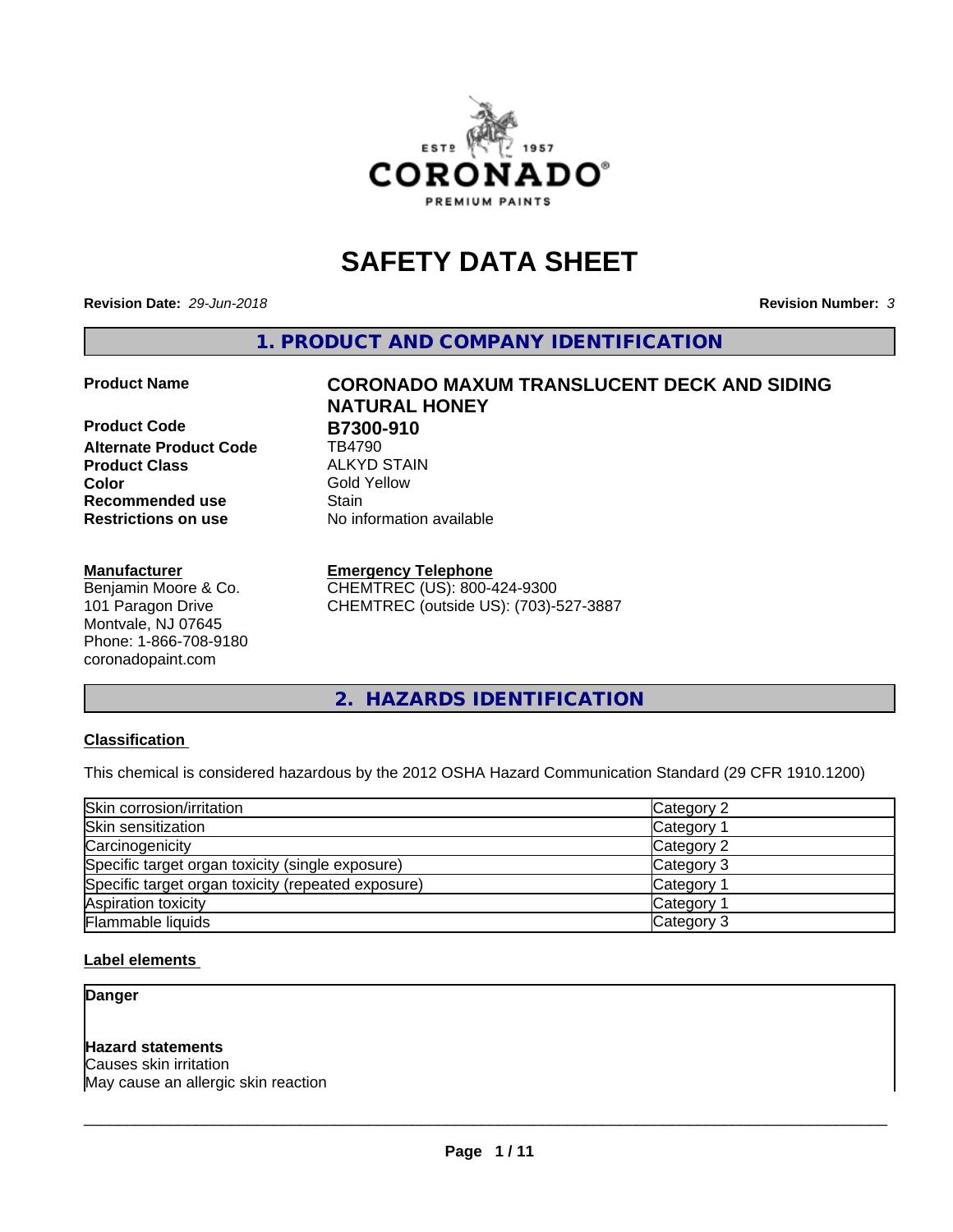Suspected of causing cancer May cause drowsiness or dizziness Causes damage to organs through prolonged or repeated exposure May be fatal if swallowed and enters airways Flammable liquid and vapor

**Appearance** liquid **Odor** solvent

#### **Precautionary Statements - Prevention**

Obtain special instructions before use Do not handle until all safety precautions have been read and understood Use personal protective equipment as required Wash face, hands and any exposed skin thoroughly after handling Contaminated work clothing should not be allowed out of the workplace Wear protective gloves Do not breathe dust/fume/gas/mist/vapors/spray Do not eat, drink or smoke when using this product Use only outdoors or in a well-ventilated area Keep away from heat, hot surfaces, sparks, open flames and other ignition sources. No smoking Keep container tightly closed Ground/bond container and receiving equipment Use explosion-proof electrical/ventilating/lighting/equipment Use only non-sparking tools Take precautionary measures against static discharge Keep cool **Precautionary Statements - Response** IF exposed or concerned: Get medical advice/attention **Skin** If skin irritation or rash occurs: Get medical advice/attention

IF ON SKIN (or hair): Remove/Take off immediately all contaminated clothing. Rinse skin with water/shower Wash contaminated clothing before reuse

#### **Inhalation**

IF INHALED: Remove victim to fresh air and keep at rest in a position comfortable for breathing **Ingestion**

IF SWALLOWED: Immediately call a POISON CENTER or doctor/physician

Do NOT induce vomiting

#### **Fire**

In case of fire: Use CO2, dry chemical, or foam for extinction

#### **Precautionary Statements - Storage**

Store locked up Store in a well-ventilated place. Keep container tightly closed

#### **Precautionary Statements - Disposal**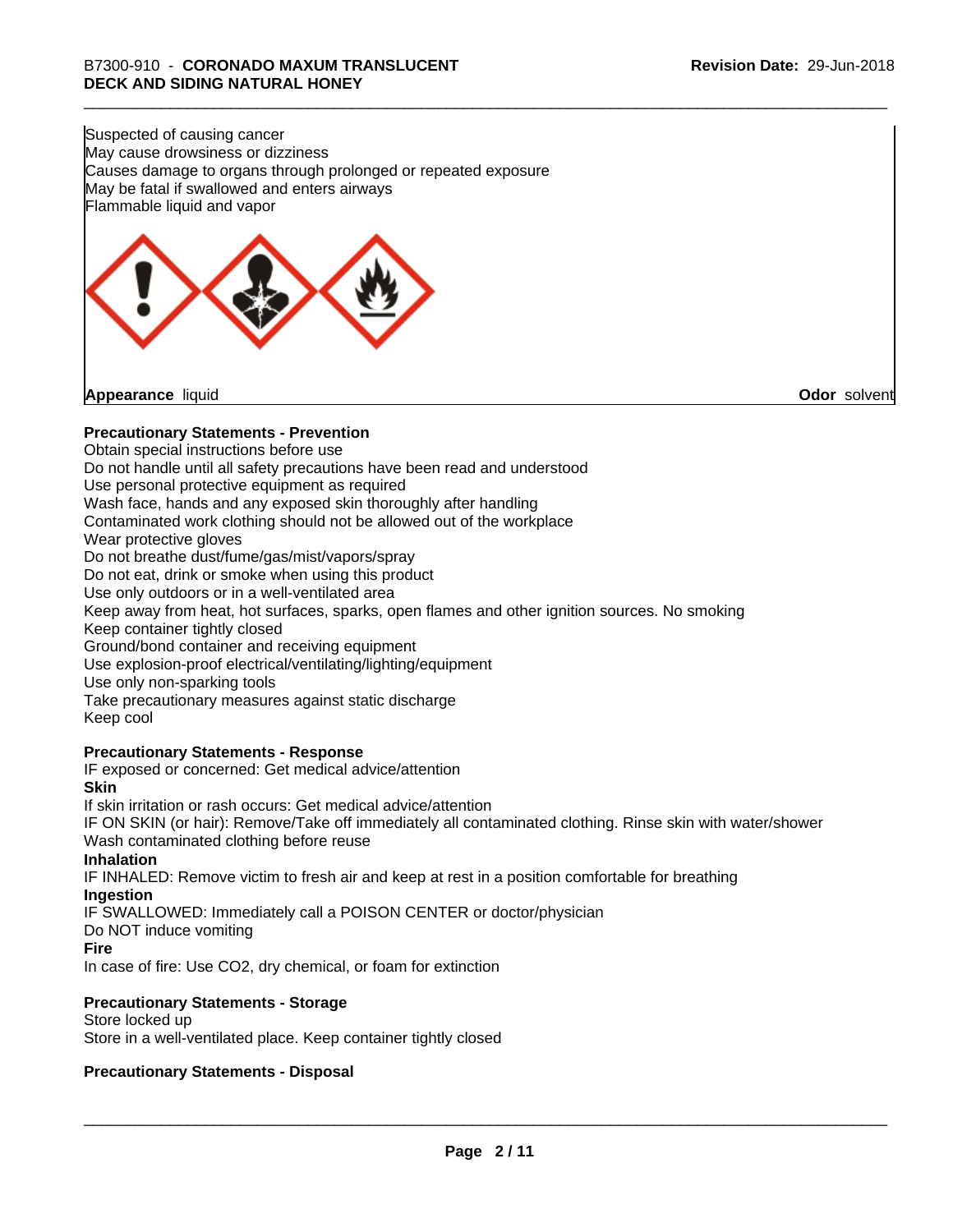Dispose of contents/container to an approved waste disposal plant

#### **Hazards not otherwise classified (HNOC)**

Rags, steel wool or waste soaked with this product may spontaneously catch fire if improperly discarded

#### **Other information**

No information available

# **3. COMPOSITION/INFORMATION ON INGREDIENTS**

| <b>Chemical name</b>                       | CAS No.       | Weight-% |
|--------------------------------------------|---------------|----------|
| Distillates, petroleum, hydrotreated light | 64742-47-8    | 40       |
| Stoddard solvent                           | 8052-41-3     | 25       |
| 1H-Isoindole-1,3(2H)-dione,                | 133-07-3      |          |
| 2-[(trichloromethyl)thio]-                 |               |          |
| 1,2,4-Trimethylbenzene                     | 95-63-6       |          |
| Cobalt bis(2-ethylhexanoate)               | 136-52-7      | 0.5      |
| Methyl ethyl ketoxime                      | $96 - 29 - 7$ | 0.5      |

|                                                  | 4. FIRST AID MEASURES                                                                                                                                                                                                               |
|--------------------------------------------------|-------------------------------------------------------------------------------------------------------------------------------------------------------------------------------------------------------------------------------------|
| <b>General Advice</b>                            | If symptoms persist, call a physician. Show this safety data sheet to the doctor in<br>attendance.                                                                                                                                  |
| <b>Eye Contact</b>                               | Immediately flush with plenty of water. After initial flushing, remove any contact<br>lenses and continue flushing for at least 15 minutes. Keep eye wide open while<br>rinsing. If symptoms persist, call a physician.             |
| <b>Skin Contact</b>                              | Wash off immediately with soap and plenty of water while removing all<br>contaminated clothes and shoes. If skin irritation persists, call a physician. Wash<br>clothing before reuse. Destroy contaminated articles such as shoes. |
| <b>Inhalation</b>                                | Move to fresh air. If symptoms persist, call a physician.<br>If not breathing, give artificial respiration. Call a physician immediately.                                                                                           |
| Ingestion                                        | Clean mouth with water and afterwards drink plenty of water. Do not induce<br>vomiting without medical advice. Never give anything by mouth to an unconscious<br>person. Consult a physician.                                       |
| <b>Protection Of First-Aiders</b>                | Use personal protective equipment.                                                                                                                                                                                                  |
| <b>Most Important</b><br><b>Symptoms/Effects</b> | May cause allergic skin reaction.                                                                                                                                                                                                   |
| <b>Notes To Physician</b>                        | Treat symptomatically.                                                                                                                                                                                                              |
|                                                  | 5. FIRE-FIGHTING MEASURES                                                                                                                                                                                                           |

**Suitable Extinguishing Media** Foam, dry powder or water. Use extinguishing measures that are appropriate to local circumstances and the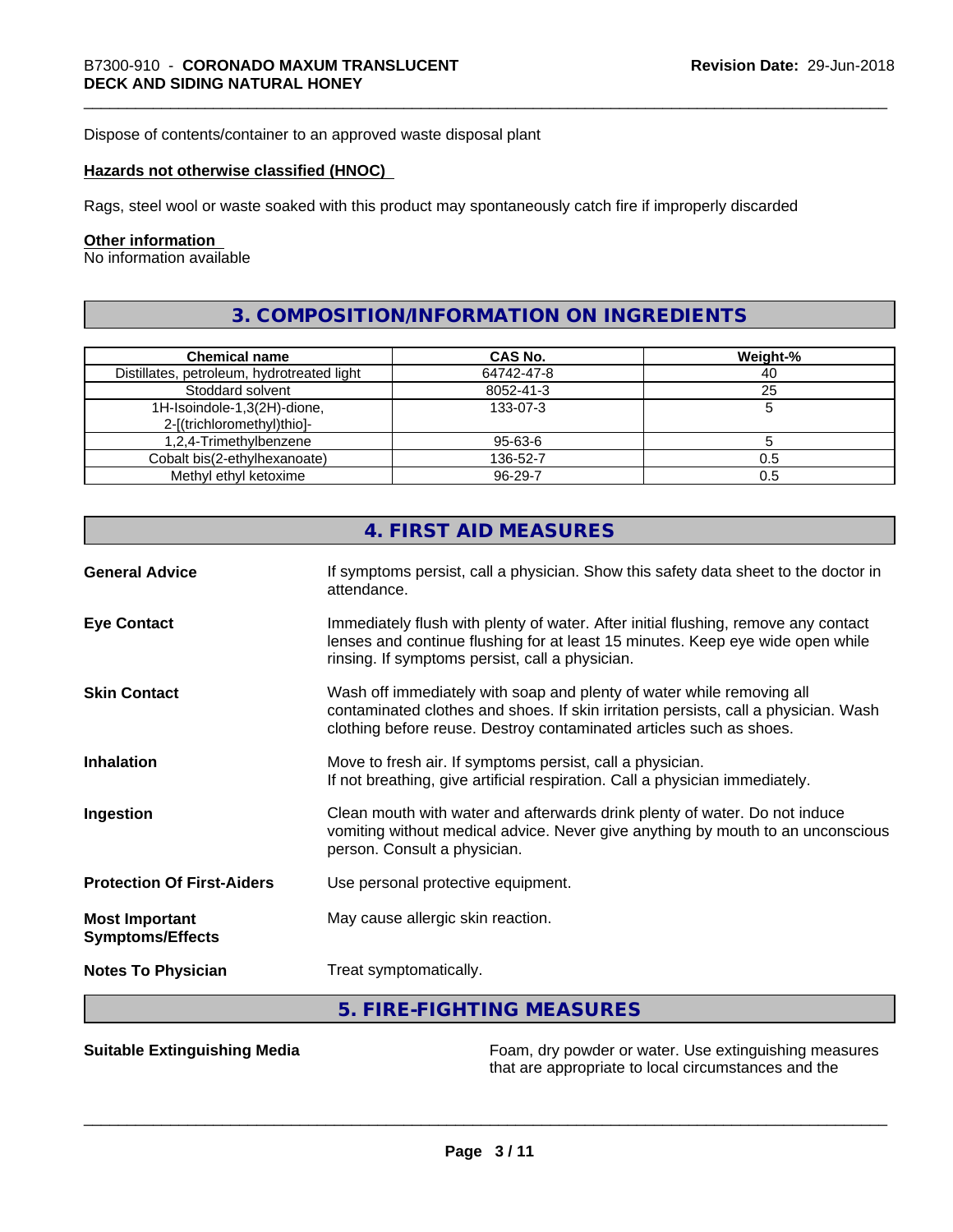|                                                                                  |                 | surrounding environment.       |                                                                                                                                                                                                                                             |
|----------------------------------------------------------------------------------|-----------------|--------------------------------|---------------------------------------------------------------------------------------------------------------------------------------------------------------------------------------------------------------------------------------------|
| <b>Protective Equipment And Precautions For</b><br><b>Firefighters</b>           |                 | and full protective gear.      | As in any fire, wear self-contained breathing apparatus<br>pressure-demand, MSHA/NIOSH (approved or equivalent)                                                                                                                             |
| <b>Specific Hazards Arising From The Chemical</b>                                |                 | vapors.                        | Combustible material. Closed containers may rupture if<br>exposed to fire or extreme heat. Keep product and empty<br>container away from heat and sources of ignition. Thermal<br>decomposition can lead to release of irritating gases and |
| <b>Sensitivity To Mechanical Impact</b>                                          |                 | No.                            |                                                                                                                                                                                                                                             |
| <b>Sensitivity To Static Discharge</b>                                           |                 | Yes                            |                                                                                                                                                                                                                                             |
| <b>Flash Point Data</b><br>Flash Point (°F)<br>Flash Point (°C)<br><b>Method</b> |                 | 105<br>40.6<br><b>PMCC</b>     |                                                                                                                                                                                                                                             |
| <b>Flammability Limits In Air</b>                                                |                 |                                |                                                                                                                                                                                                                                             |
| Lower flammability limit:<br><b>Upper flammability limit:</b>                    |                 | Not available<br>Not available |                                                                                                                                                                                                                                             |
| Health: 1<br><b>NFPA</b>                                                         | Flammability: 2 | Instability: 0                 | <b>Special: Not Applicable</b>                                                                                                                                                                                                              |
| <b>NFPA Legend</b>                                                               |                 |                                |                                                                                                                                                                                                                                             |

- 0 Not Hazardous
- 1 Slightly
- 2 Moderate
- 3 High
- 4 Severe

*The ratings assigned are only suggested ratings, the contractor/employer has ultimate responsibilities for NFPA ratings where this system is used.*

*Additional information regarding the NFPA rating system is available from the National Fire Protection Agency (NFPA) at www.nfpa.org.*

# **6. ACCIDENTAL RELEASE MEASURES**

| <b>Personal Precautions</b>      | Use personal protective equipment. Remove all sources of ignition.                                                                                                                                                                                                                                         |
|----------------------------------|------------------------------------------------------------------------------------------------------------------------------------------------------------------------------------------------------------------------------------------------------------------------------------------------------------|
| <b>Other Information</b>         | Prevent further leakage or spillage if safe to do so. Do not allow material to<br>contaminate ground water system. Prevent product from entering drains. Do not<br>flush into surface water or sanitary sewer system. Local authorities should be<br>advised if significant spillages cannot be contained. |
| <b>Environmental precautions</b> | See Section 12 for additional Ecological Information.                                                                                                                                                                                                                                                      |
| <b>Methods for Cleaning Up</b>   | Dam up. Soak up with inert absorbent material. Pick up and transfer to properly<br>labeled containers. Clean contaminated surface thoroughly.                                                                                                                                                              |
|                                  |                                                                                                                                                                                                                                                                                                            |

#### **7. HANDLING AND STORAGE**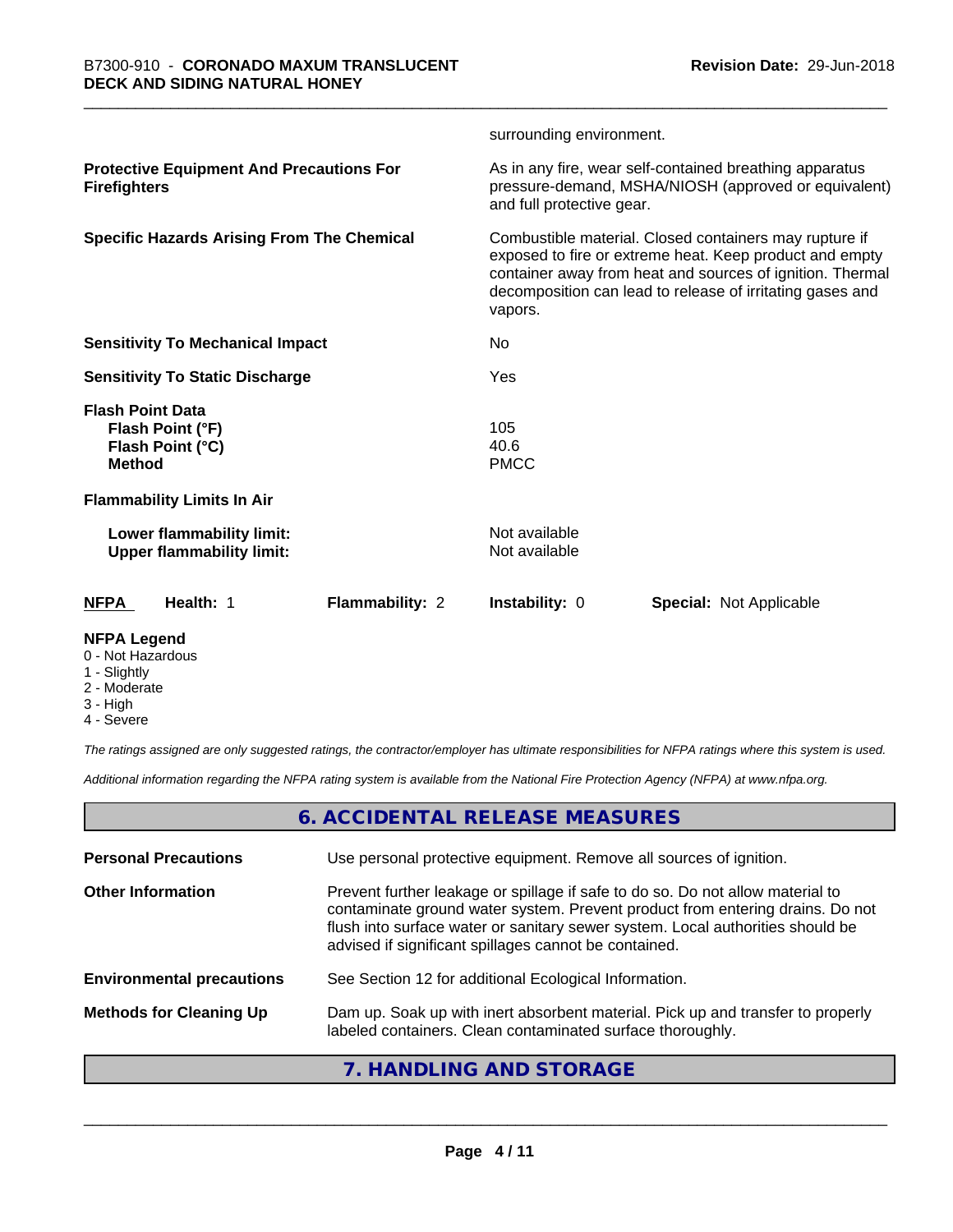| <b>Handling</b>               | Use only in area provided with appropriate exhaust ventilation. Do not breathe<br>vapors or spray mist. Wear personal protective equipment. Take precautionary<br>measures against static discharges. To avoid ignition of vapors by static electricity<br>discharge, all metal parts of the equipment must be grounded. Keep away from<br>open flames, hot surfaces and sources of ignition. |
|-------------------------------|-----------------------------------------------------------------------------------------------------------------------------------------------------------------------------------------------------------------------------------------------------------------------------------------------------------------------------------------------------------------------------------------------|
| <b>Storage</b>                | Keep containers tightly closed in a dry, cool and well-ventilated place. Keep away<br>from heat. Keep away from open flames, hot surfaces and sources of ignition.<br>Keep in properly labeled containers. Keep out of the reach of children.                                                                                                                                                 |
|                               | <b>DANGER</b> - Rags, steel wool or waste soaked with this product may<br>spontaneously catch fire if improperly discarded. Immediately after use, place<br>rags, steel wool or waste in a sealed water-filled metal container.                                                                                                                                                               |
| <b>Incompatible Materials</b> | Incompatible with strong acids and bases and strong oxidizing agents.                                                                                                                                                                                                                                                                                                                         |

## **8. EXPOSURE CONTROLS / PERSONAL PROTECTION**

#### **Exposure Limits**

| <b>Chemical name</b> | <b>ACGIH TLV</b> | <b>OSHA PEL</b>                        |
|----------------------|------------------|----------------------------------------|
| Stoddard solvent     | TWA<br>100 ppm   | 500 ppm -<br><b>TWA</b>                |
|                      |                  | <b>TWA</b><br>2900 mg/m <sup>3</sup> - |

#### **Legend**

ACGIH - American Conference of Governmental Industrial Hygienists Exposure Limits OSHA - Occupational Safety & Health Administration Exposure Limits N/E - Not Established

**Engineering Measures** Ensure adequate ventilation, especially in confined areas.

#### **Personal Protective Equipment**

| <b>Eye/Face Protection</b><br><b>Skin Protection</b><br><b>Respiratory Protection</b> | Safety glasses with side-shields.<br>Long sleeved clothing. Protective gloves.<br>In operations where exposure limits are exceeded, use a NIOSH approved<br>respirator that has been selected by a technically qualified person for the specific<br>work conditions. When spraying the product or applying in confined areas, wear a<br>NIOSH approved respirator specified for paint spray or organic vapors. |
|---------------------------------------------------------------------------------------|----------------------------------------------------------------------------------------------------------------------------------------------------------------------------------------------------------------------------------------------------------------------------------------------------------------------------------------------------------------------------------------------------------------|
| <b>Hygiene Measures</b>                                                               | Avoid contact with skin, eyes and clothing. Remove and wash contaminated<br>clothing before re-use. Wash thoroughly after handling. When using do not eat,<br>drink or smoke.                                                                                                                                                                                                                                  |

# **9. PHYSICAL AND CHEMICAL PROPERTIES**

**Appearance** liquid<br> **Appearance** liquid<br> **Odor** solver **Density (lbs/gal)** 7.25 - 7.35<br>**Specific Gravity** 0.87 - 0.89 **Specific Gravity** 

**Odor** solvent **Odor Threshold** No information available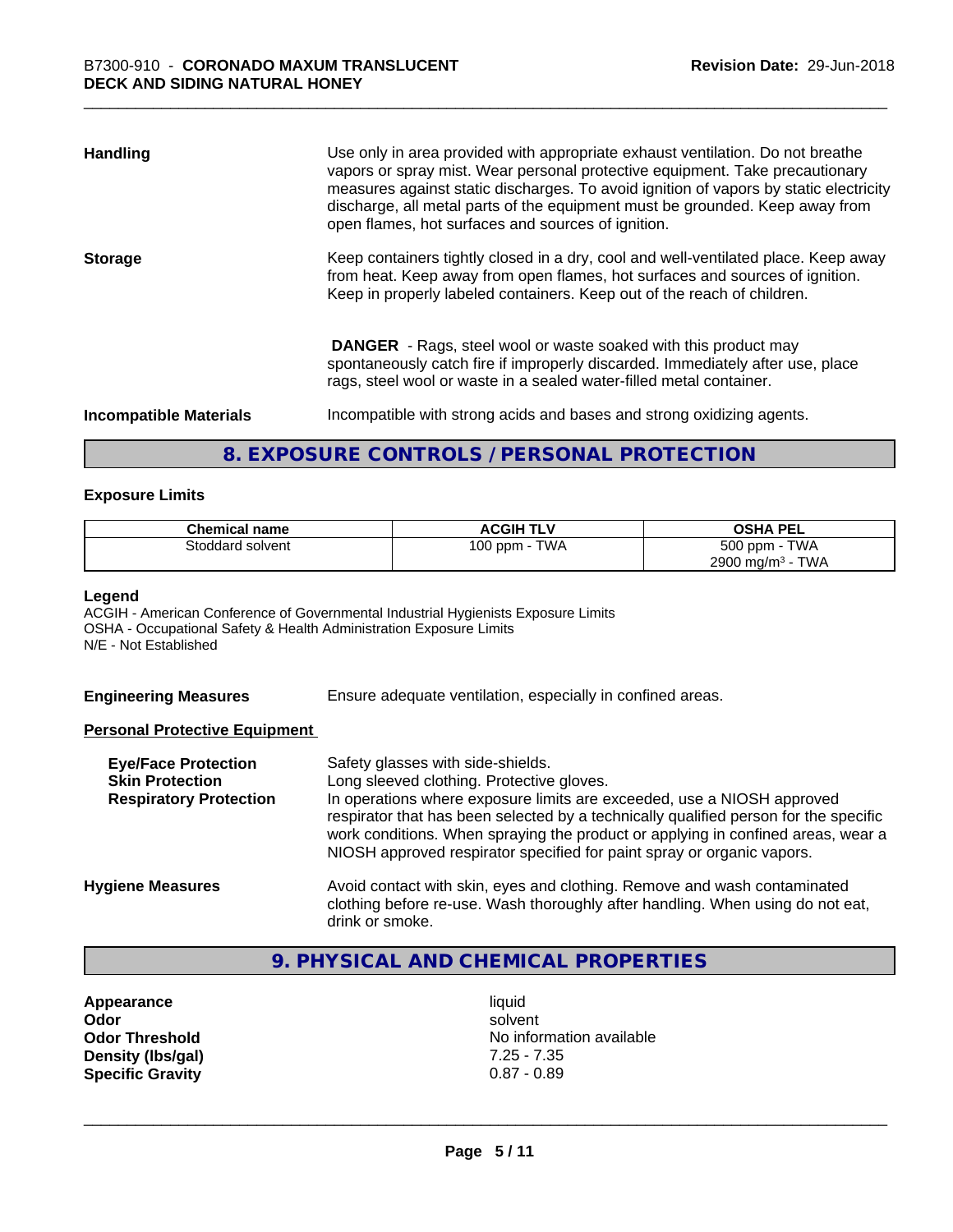**Viscosity (cps)** <br> **Viscosity (cps)** No information available<br>
No information available<br>
No information available **Water solubility**<br> **Evaporation Rate**<br> **Evaporation Rate**<br> **Evaporation Rate Vapor** pressure @20 °C (kPa) **Vapor density No information available Wt. % Solids** 35 - 45 **Vol. % Solids Wt. % Volatiles** 55 - 65 **Vol. % Volatiles** 65 - 75 **VOC Regulatory Limit (g/L)** <550 **Boiling Point (°F)** 279 **Boiling Point (°C)**<br>Freezing Point (°F) **Freezing Point (°C)** No information available **Flash Point (°F)** 105 **Flash Point (°C)** 40.6 **Method** PMCC **Flammability (solid, gas)** Not applicable **Upper flammability limit:** No information available **Lower flammability limit:** No information available **Autoignition Temperature (°F)** No information available **Autoignition Temperature (°C)** No information available **Decomposition Temperature (°F)**<br> **Decomposition Temperature (°C)** No information available<br>
No information available **Decomposition Temperature (°C)**<br>Partition coefficient

**pH**<br>
Viscosity (cps) The Contract of the Contract of No information available<br>
No information available **Solubility(ies)** No information available No information available<br>No information available **No information available No information available** 

## **10. STABILITY AND REACTIVITY**

| <b>Reactivity</b>                       | Not Applicable                                                                           |
|-----------------------------------------|------------------------------------------------------------------------------------------|
| <b>Chemical Stability</b>               | Stable under normal conditions. Hazardous polymerisation<br>does not occur.              |
| <b>Conditions to avoid</b>              | Keep away from open flames, hot surfaces, static<br>electricity and sources of ignition. |
| <b>Incompatible Materials</b>           | Incompatible with strong acids and bases and strong<br>oxidizing agents.                 |
| <b>Hazardous Decomposition Products</b> | Thermal decomposition can lead to release of irritating<br>gases and vapors.             |
| Possibility of hazardous reactions      | None under normal conditions of use.                                                     |

#### **11. TOXICOLOGICAL INFORMATION**

**Product Information**

**Information on likely routes of exposure**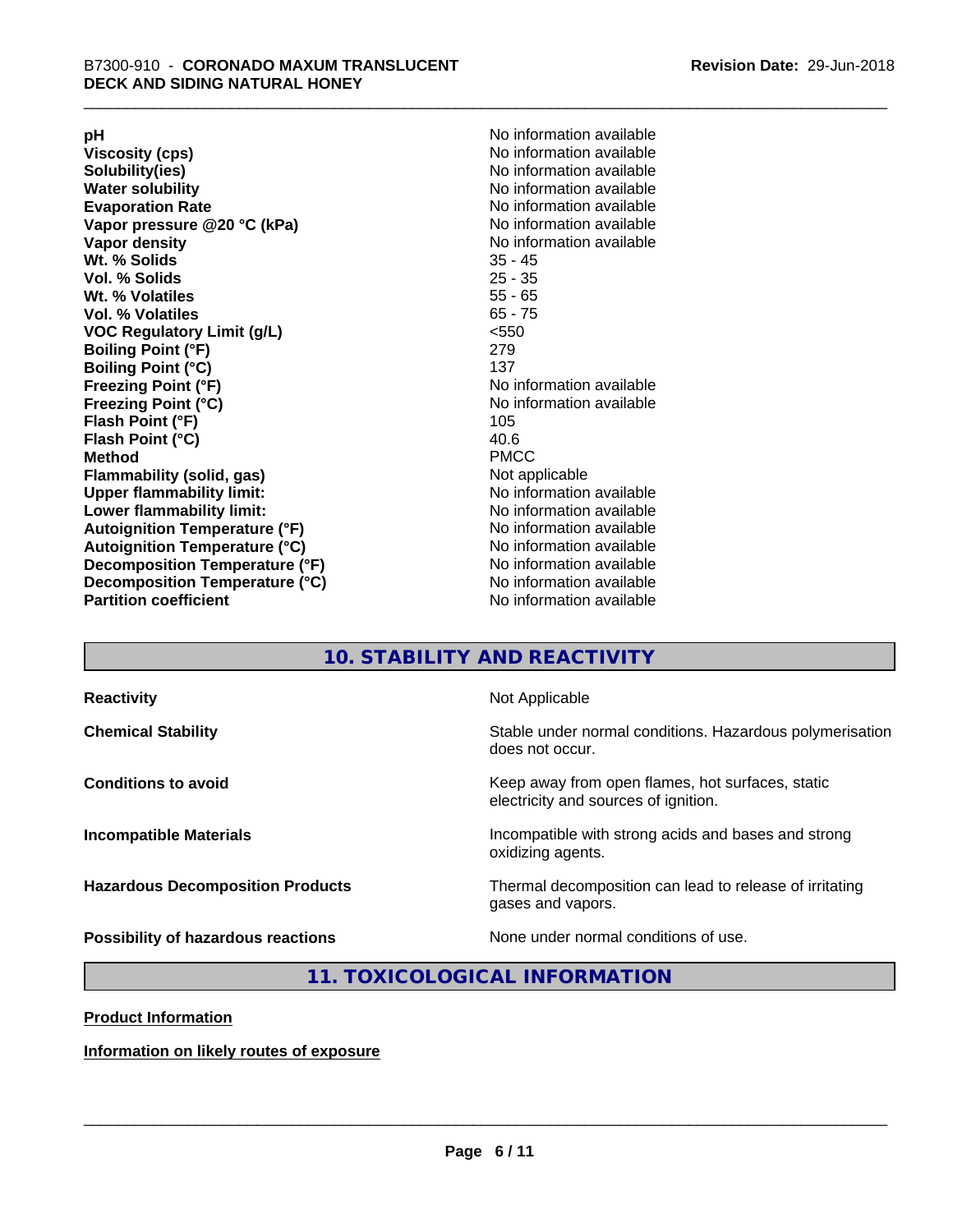| <b>Principal Routes of Exposure</b> | Eye contact, skin contact and inhalation.                                                                                                                                                                                            |
|-------------------------------------|--------------------------------------------------------------------------------------------------------------------------------------------------------------------------------------------------------------------------------------|
| <b>Acute Toxicity</b>               |                                                                                                                                                                                                                                      |
| <b>Product Information</b>          | Repeated or prolonged exposure to organic solvents may lead to permanent brain<br>and nervous system damage. Intentional misuse by deliberately concentrating and<br>inhaling vapors may be harmful or fatal.                        |
|                                     | Symptoms related to the physical, chemical and toxicological characteristics                                                                                                                                                         |
| <b>Symptoms</b>                     | No information available.                                                                                                                                                                                                            |
|                                     | Delayed and immediate effects as well as chronic effects from short and long-term exposure                                                                                                                                           |
| Eye contact                         | Contact with eyes may cause irritation.                                                                                                                                                                                              |
| <b>Skin contact</b>                 | May cause skin irritation and/or dermatitis. Prolonged skin contact may defat the<br>skin and produce dermatitis.                                                                                                                    |
| Ingestion                           | Ingestion may cause irritation to mucous membranes. Small amounts of this<br>product aspirated into the respiratory system during ingestion or vomiting may<br>cause mild to severe pulmonary injury, possibly progressing to death. |
| <b>Inhalation</b>                   | High vapor / aerosol concentrations are irritating to the eyes, nose, throat and<br>lungs and may cause headaches, dizziness, drowsiness, unconsciousness, and<br>other central nervous system effects.                              |
| <b>Sensitization</b>                | May cause an allergic skin reaction.                                                                                                                                                                                                 |
| <b>Neurological Effects</b>         | No information available.                                                                                                                                                                                                            |
| <b>Mutagenic Effects</b>            | No information available.                                                                                                                                                                                                            |
| <b>Reproductive Effects</b>         | No information available.                                                                                                                                                                                                            |
| <b>Developmental Effects</b>        | No information available.                                                                                                                                                                                                            |
| <b>Target organ effects</b>         | No information available.                                                                                                                                                                                                            |
| <b>STOT - repeated exposure</b>     | No information available.                                                                                                                                                                                                            |
| <b>STOT - single exposure</b>       | No information available.                                                                                                                                                                                                            |
| Other adverse effects               | No information available.                                                                                                                                                                                                            |
| <b>Aspiration Hazard</b>            | May be harmful if swallowed and enters airways. Small amounts of this product                                                                                                                                                        |
|                                     | aspirated into the respiratory system during ingestion or vomiting may cause mild<br>to severe pulmonary injury, possibly progressing to death.                                                                                      |

#### **Numerical measures of toxicity**

#### **The following values are calculated based on chapter 3.1 of the GHS document**

| ATEmix (oral)                                  | 12031 mg/kg |
|------------------------------------------------|-------------|
| <b>ATEmix (dermal)</b>                         | 5238 mg/ka  |
| <b>ATEmix (inhalation-dust/mist)</b> 55.7 mg/L |             |

#### **Component Information**

#### **Acute Toxicity**

Distillates, petroleum, hydrotreated light LD50 Oral: > 5,000 mg/kg (Rat) LD50 Dermal: > 3,000 mg/kg (Rabbit) Stoddard solvent LD50 Oral: > 5,000 mg/kg (Rat) LD50 Dermal:  $> 3160$  mg/kg (Rabbit)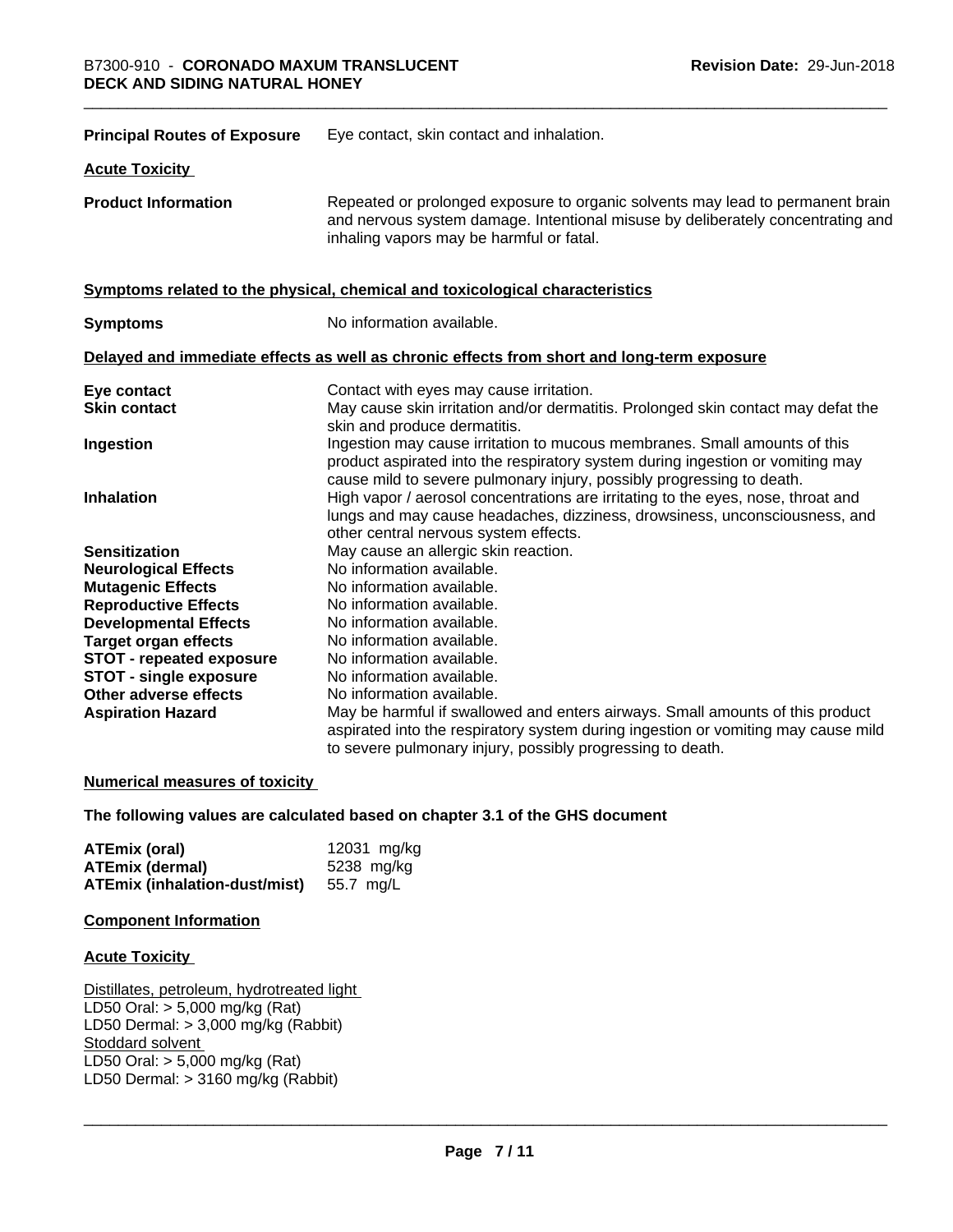LC50 Inhalation (Vapor): > 6.1 mg/L (Rat) 1H-Isoindole-1,3(2H)-dione, 2-[(trichloromethyl)thio]- LD50 Oral: 2636 mg/kg (Rat) LD50 Dermal: > 22600 mg/kg (Rabbit) LC50 Inhalation (Vapor):  $>$  5000 mg/m<sup>3</sup> 1,2,4-Trimethylbenzene LD50 Oral: 5000 mg/kg (Rat) LC50 Inhalation (Vapor): 18000 mg/m<sup>3</sup> (Rat, 4 hr.) Methyl ethyl ketoxime LD50 Oral: 930 mg/kg (Rat) LD50 Dermal: 200 µL/kg (Rabbit) LC50 Inhalation (Vapor): > 4.8 mg/L (Rat)

#### **Carcinogenicity**

*The information below indicateswhether each agency has listed any ingredient as a carcinogen:.*

| <b>Chemical name</b>         | <b>IARC</b>               | <b>NTP</b> | OSHA   |
|------------------------------|---------------------------|------------|--------|
|                              | .<br>2B<br>Possible Human |            | ∟isted |
| Cobalt bis(2-ethylhexanoate) | Carcinoɑen                |            |        |

• Cobalt and cobalt compounds are listed as possible human carcinogens by IARC (2B). However, there is inadequate evidence of the carcinogenicity of cobalt and cobalt compounds in humans.

#### **Legend**

IARC - International Agency for Research on Cancer NTP - National Toxicity Program OSHA - Occupational Safety & Health Administration

**12. ECOLOGICAL INFORMATION**

#### **Ecotoxicity Effects**

The environmental impact of this product has not been fully investigated.

#### **Product Information**

#### **Acute Toxicity to Fish**

No information available

#### **Acute Toxicity to Aquatic Invertebrates**

No information available

#### **Acute Toxicity to Aquatic Plants**

No information available

#### **Persistence / Degradability**

No information available.

#### **Bioaccumulation**

No information available.

#### **Mobility in Environmental Media**

No information available.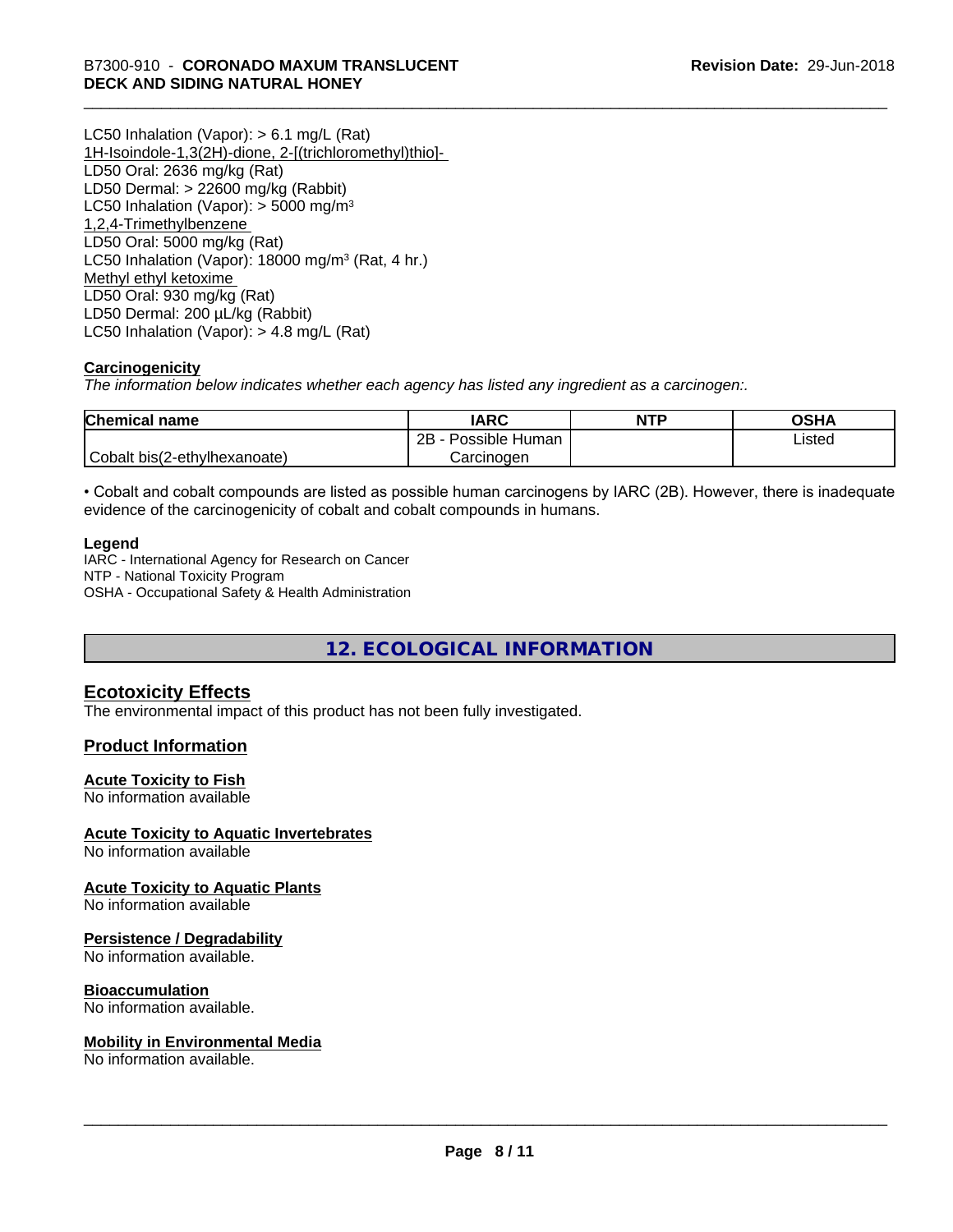**Ozone**

No information available

#### **Component Information**

#### **Acute Toxicity to Fish**

Methyl ethyl ketoxime LC50: 48 mg/L (Bluegill sunfish - 96 hr.)

#### **Acute Toxicity to Aquatic Invertebrates**

Methyl ethyl ketoxime EC50: 750 mg/L (Daphnia magna - 48 hr.)

#### **Acute Toxicity to Aquatic Plants**

No information available

|                                | 13. DISPOSAL CONSIDERATIONS                                                                                                                                                                                               |
|--------------------------------|---------------------------------------------------------------------------------------------------------------------------------------------------------------------------------------------------------------------------|
| <b>Waste Disposal Method</b>   | Dispose of in accordance with federal, state, and local regulations. Local<br>requirements may vary, consult your sanitation department or state-designated<br>environmental protection agency for more disposal options. |
| <b>Empty Container Warning</b> | Emptied containers may retain product residue. Follow label warnings even after<br>container is emptied. Residual vapors may explode on ignition.                                                                         |

**14. TRANSPORT INFORMATION**

| <b>DOT</b> |  |
|------------|--|
|------------|--|

| <b>Proper Shipping Name</b> | <b>PAINT</b>                                               |
|-----------------------------|------------------------------------------------------------|
| <b>Hazard class</b>         |                                                            |
| UN-No.                      | UN1263                                                     |
| <b>Packing Group</b>        | Ш                                                          |
| <b>Description</b>          | UN1263, PAINT, 3, III, Marine Pollutant (Stoddard solvent) |

In the US this material may be reclassified as a Combustible Liquid and is not regulated in containers of less than 119 gallons (450 liters) via surface transportation (refer to 49CFR173.120(b)(2) for further information).

| <b>IMDG / IMO</b> | Contact the preparer for further information. |
|-------------------|-----------------------------------------------|
| ICAO / IATA       | Contact the preparer for further information. |

**15. REGULATORY INFORMATION**

#### **International Inventories**

| <b>TSCA: United States</b> | Yes - All components are listed or exempt. |
|----------------------------|--------------------------------------------|
| <b>DSL: Canada</b>         | Yes - All components are listed or exempt. |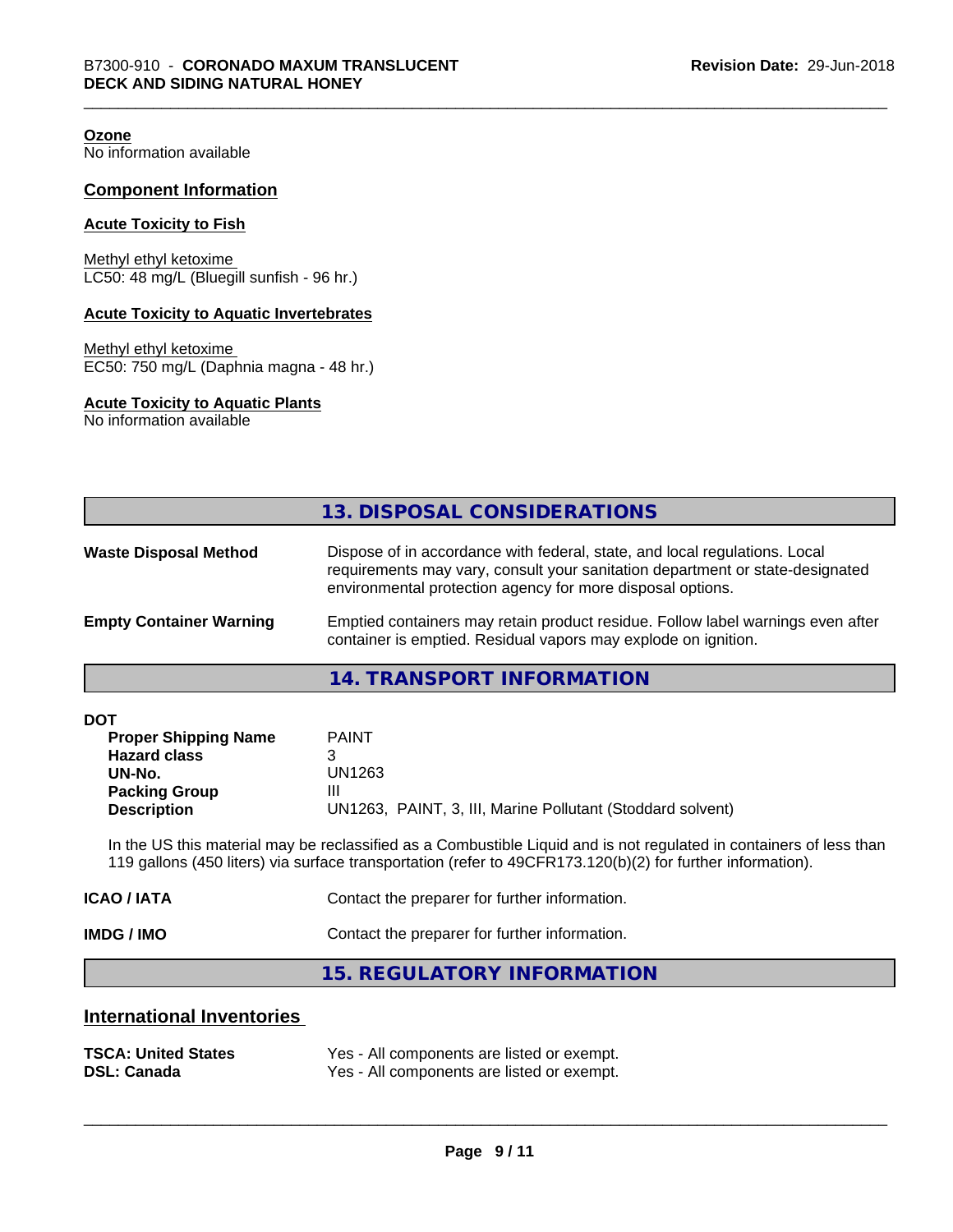#### **Federal Regulations**

| SARA 311/312 hazardous categorization |     |  |
|---------------------------------------|-----|--|
| Acute health hazard                   | Yes |  |
| Chronic Health Hazard                 | Yes |  |
| Fire hazard                           | Yes |  |
| Sudden release of pressure hazard     | Nο  |  |
| Reactive Hazard                       | No  |  |

#### **SARA 313**

Section 313 of Title III of the Superfund Amendments and Reauthorization Act of 1986 (SARA). This product contains a chemical or chemicals which are subject to the reporting requirements of the Act and Title 40 of the Code of Federal Regulations, Part 372:

| <b>Chemical name</b>                                      | <b>CAS No.</b> | Weight-% | <b>CERCLA/SARA 313</b><br>(de minimis concentration) |
|-----------------------------------------------------------|----------------|----------|------------------------------------------------------|
| 1H-Isoindole-1,3(2H)-dione,<br>2-[(trichloromethyl)thio]- | 133-07-3       |          |                                                      |
| 1,2,4-Trimethylbenzene                                    | 95-63-6        |          | 1.0                                                  |

#### **Clean Air Act,Section 112 Hazardous Air Pollutants (HAPs) (see 40 CFR 61)**

This product contains the following HAPs:

*None*

#### **US State Regulations**

#### **California Proposition 65**

**A** WARNING: Cancer and Reproductive Harm– www.P65warnings.ca.gov

#### **State Right-to-Know**

| <b>Chemical name</b>        | <b>Massachusetts</b> | <b>New Jersey</b> | Pennsylvania |
|-----------------------------|----------------------|-------------------|--------------|
| Stoddard solvent            |                      |                   |              |
| 1H-Isoindole-1,3(2H)-dione, |                      |                   |              |
| 2-[(trichloromethyl)thio]-  |                      |                   |              |
| 1,2,4-Trimethylbenzene      |                      |                   |              |

#### **Legend**

X - Listed

## **16. OTHER INFORMATION**

**HMIS** - **Health:** 1\* **Flammability:** 2 **Reactivity:** 0 **PPE:** -

 $\overline{\phantom{a}}$  ,  $\overline{\phantom{a}}$  ,  $\overline{\phantom{a}}$  ,  $\overline{\phantom{a}}$  ,  $\overline{\phantom{a}}$  ,  $\overline{\phantom{a}}$  ,  $\overline{\phantom{a}}$  ,  $\overline{\phantom{a}}$  ,  $\overline{\phantom{a}}$  ,  $\overline{\phantom{a}}$  ,  $\overline{\phantom{a}}$  ,  $\overline{\phantom{a}}$  ,  $\overline{\phantom{a}}$  ,  $\overline{\phantom{a}}$  ,  $\overline{\phantom{a}}$  ,  $\overline{\phantom{a}}$ 

# **HMIS Legend**

0 - Minimal Hazard